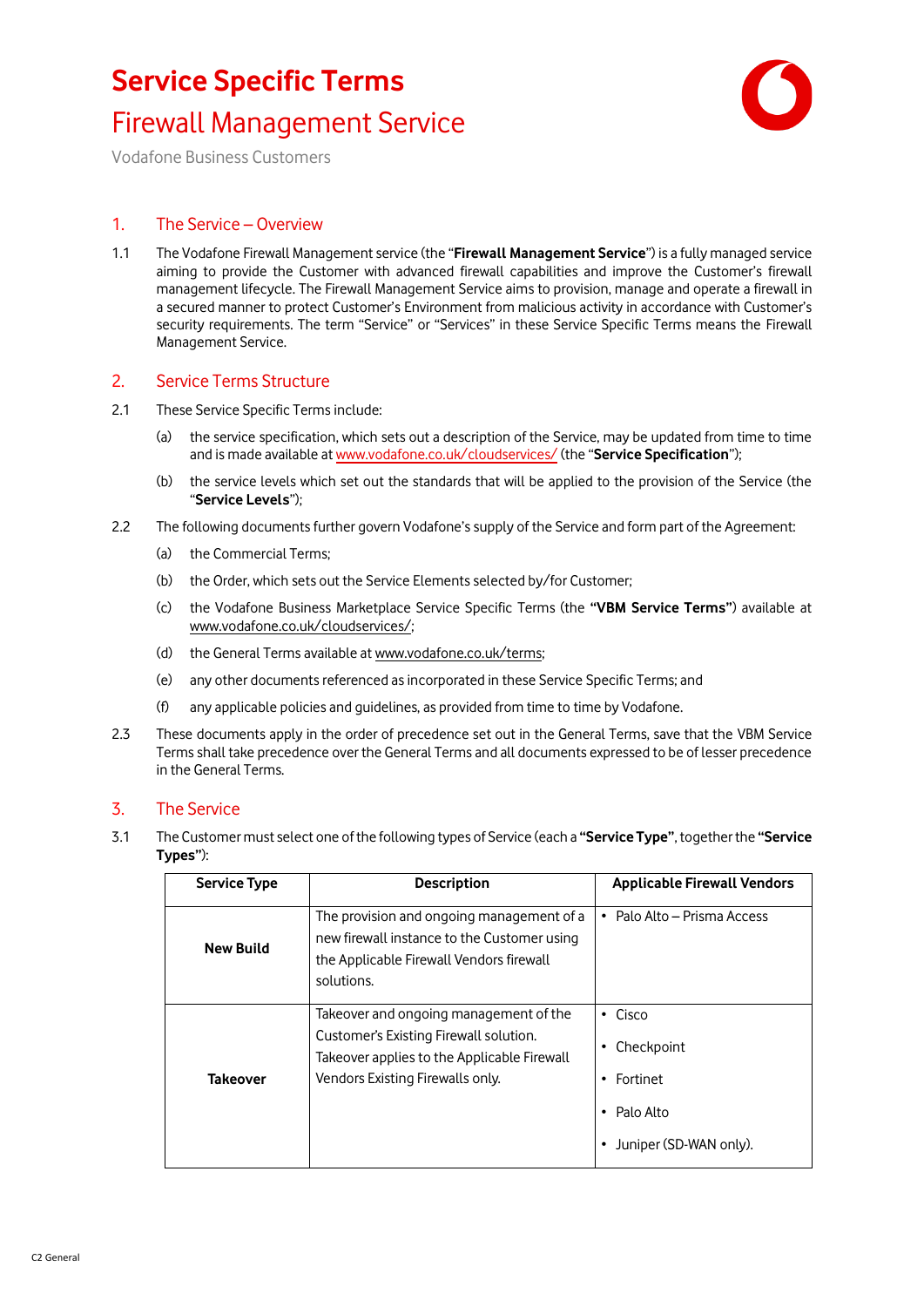### **Service Specific Terms**





Vodafone Business Customers

|             |                                                                                                                                                            | Note: Only in-support versions<br>of the Applicable Firewall<br>Vendors firewall will be<br>managed by Vodafone. |
|-------------|------------------------------------------------------------------------------------------------------------------------------------------------------------|------------------------------------------------------------------------------------------------------------------|
| Replacement | Replacing the Customer's Existing Firewall<br>solution with a new firewall instance using<br>one of the Applicable Firewall Vendors<br>firewall solutions. | • Palo Alto – Prisma Access                                                                                      |

- 3.2 **Service Tiers:** The Service is available in one of the following two tiers(each a **"Service Tier"** and together the **"Service Tiers"**), one of which must be selected by Customer:
	- (a) **Tier 1:** provides all core NGFW features, pre-defined reporting and is supported by a standard SLA; or
	- (b) **Tier 2:** provides all core NGFW features, the ability to define Custom Reporting and is supported by a standard SLA. Tier 2 also provides architecture support to customise the solution for the Customer and a larger range of options for various services (i.e. higher number of Tickets, major upgrades, Custom Reporting etc).
- 3.3 **Optional Service Elements:** In addition to the Service Type and Service Tier selected by Customer, the Customer may also select any of the following Optional Service Elements:
	- (a) **Sandbox analysis:** Wild-Fire malware analysis service leverages cloud-based malware detection and multiple analysis techniques to identify and protect against unknown file-based threats while resisting attacker evasion techniques. Up to 12 Incidents per annum.
	- (b) **High availability (Takeover Service Type only):** deployment of a pair of firewalls with cluster configuration to maintain high availability in Active-Active or Active-Passive mode, providing redundancy and ensuring business continuity with failover in case of hardware failure;
	- (c) **Firewall Audit:** performance of a firewall rule review to ensure the firewall configuration and rule set, meets the business and compliance requirements of the Customer as per best security practices;
	- (d) **Pack of 10 Tickets:** additional pack of 10 Tickets provided where a Customer meets their Ticket quota (uses all of their Tickets).
- 3.4 The applicable Service Type, Service Tier and Optional Service Elements (if any) shall be set out in the Order and further detailed in the Service Specification.

#### 4. Service Specific Conditions of Use

- 4.1 **Vodafone Business Marketplace** (the **"VBM"**)**:** The Service is made available to purchase through the VBM. The VBM Service Terms apply to the extent of the Customer's use of the VBM website. In the event of any conflict between the VBM Service Terms and the Firewall Management Service Terms, then the Firewall Management Service Terms shall take precedence. The Customer accepts that certain features and functionality detailed in the VBM Service Terms may be limited or not apply to the Service, including but not limited to the applicability of Charges and Subscription periods.
- 4.2 Customer may use the Service only in accordance with the terms and obligations:
	- (a) as indicated in the Order; and
	- (b) as defined in the Agreement.
- 4.3 Vodafone shall only perform the Service if Customer provides required information or performs required actions. If Customer does not provide/perform per the responsibilities set out in the Agreement, Vodafone's performance of the Service may be delayed, impaired or prevented.
- 4.4 **Adequate Customer Personnel:** Customer must provide adequate personnel to assist Vodafone in delivery of the Service, upon reasonable request by Vodafone.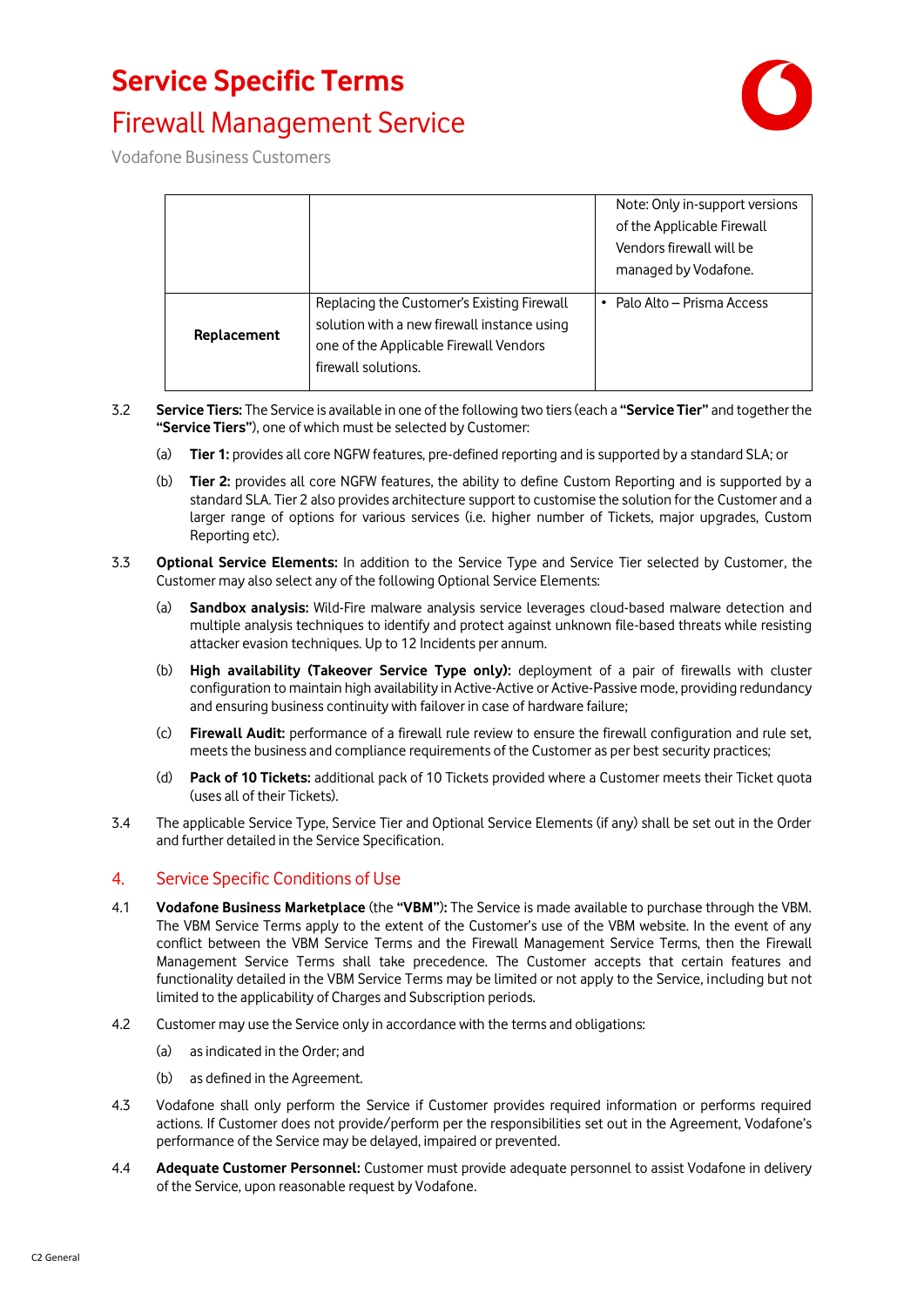

Vodafone Business Customers

- 4.5 **Delays:** delays due to infrastructure, access right unavailability or other underlying dependencies could result in additional efforts and costs and impact the duration and timelines of the Service.
- 4.6 **Termination:** In addition to the termination rights set out in the General Terms, Vodafone shall be entitled to terminate the Service upon 30 days written notice to Customer where Vodafone's agreement with the Third Party Provider has terminated.
- 4.7 **Payment Card Industry:** Vodafone does not warrant that the Service will be payment card industry (**"PCI"**) requirements Compliant or that the Services will enable Customer to be compliant with Applicable Privacy Law.

#### 4.8 **Palo Alto Third Party Provider Terms:**

- (a) **Third-Party Products and Services:** Through its product(s), Palo Alto may make available to Customer third-party products or services (**"third-party apps"**) which contain features designed to interoperate with its products. To use such features, Customer must either obtain access to such third-party apps from their respective providers or permit Palo Alto to obtain access on Customer's behalf. All third-party apps are optional and if Customer choosesto utilise such third-party apps:
	- all governing terms and conditions, including licensing and, shall be entered into between  $(i)$ Customer and the applicable app provider;
	- $(ii)$ Customer may be required to grant Palo Alto access to its account on such third-party apps; and
	- $(iii)$ Customer instructs Palo Alto to allow the app provider to access Customer's data as required for the interoperation with the Palo Alto products.
- (b) **Warranty:** 
	- $(i)$ With regard to any Palo Alto products used in the provision of the Service, Vodafone warrants that:
		- (A) hardware shall be free from defects in material and workmanship for one (1) year from the date of shipment;
		- (B) software shall substantially conform to the Palo Alto Published Specifications for three (3) months from fulfilment; and
		- (C) subscriptions shall perform materially to the Palo Alto Published Specifications for the entire duration of the selected term.
	- As your sole and exclusive remedy and Palo Alto Networks' and its suppliers' sole and exclusive  $(ii)$ liability for breach of warranty, Palo Alto Networks shall, at its option and expense, repair or replace the Hardware or correct the Software or the Subscriptions, as applicable. All warranty claims must be made on or before the expiration of the warranty period specified herein, if any. Replacement Products may consist of new or remanufactured parts that are equivalent to new. All Products that are returned to Palo Alto Networks and replaced become the property of Palo Alto Networks. Palo Alto Networks shall not be responsible for your or any third party's software, firmware, information, or memory data contained in, stored on, or integrated with any Product returned to Palo Alto Networks for repair or upon termination, whether under warranty or not. You will pay the shipping costs for return of Products to Palo Alto Networks. Palo Alto Networks will pay the shipping costs for repaired or replaced Products back to you
- (c) **Exclusions:** the warranty set forth above shall not apply if the failure of the Palo Alto product results from or is otherwise attributable to:
	- $(i)$ repair, maintenance or modification of the applicable Palo Alto product by persons other than Palo Alto or its designee;
	- $(ii)$ accident, negligence, abuse or misuse of the applicable Palo Alto product;
	- $(iii)$ use of the applicable Palo Alto product other than in accordance with the Palo Alto Published Specifications;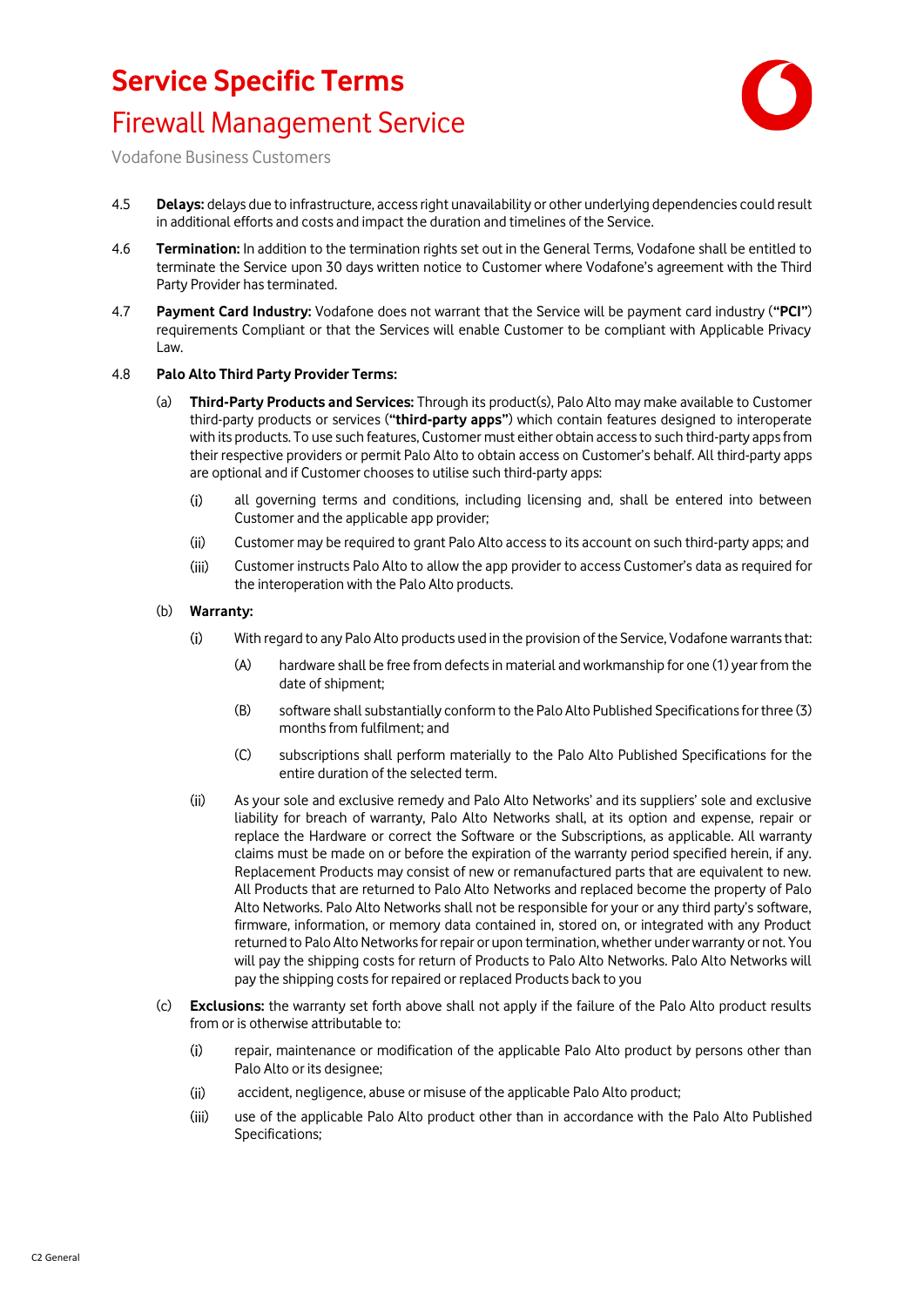

Vodafone Business Customers

- $(iv)$ improper installation or site preparation or Customer's failure to comply with environmental and storage requirements set forth in the Palo Alto Published Specifications including, without limitation, temperature or humidity ranges; or
- $(v)$ causes external to the applicable Palo Alto product such as, but not limited to, failure of electrical systems, fire or water damage.
- (d) **Disclaimers:** except for the warranties expressly stated and to the fullest extent permitted by Applicable Law, the Palo Alto products are provided "as is". Vodafone and its Third Party Providers make no other warranties and expressly disclaim all other warranties, express or implied, including without limitation any implied warranties of merchantability, fitness for a particular purpose, and any warranties arising out of course of dealing or usage of trade. Vodafone and its Third Party Providers do not warrant that (i) the Palo Alto products will meet Customer's requirements, (ii) the use of the Palo Alto products will be uninterrupted or error-free, or (iii) the Palo Alto products will protect against all possible threats whether known or unknown.

#### 5. Deliverables

- 5.1 The Deliverables are set out in the Service Specification.
- 5.2 Vodafone will use secure methods of transmission of the Deliverables to the Customer. If the Customer requires a specific technology to be used, the Customer is responsible for providing Vodafone with access to the technology for transmission.
- 5.3 The Deliverables are provided only for the Customer and the Customer may be permitted to disclose the Deliverables to its respective affiliates, directors, and employees.
- 5.4 The Deliverables are intended for Customer's own internal use only and not for any use by third parties nor for use in any legal proceedings. Vodafone disclaims any liability that may arise out of any third-party's review and/or use of such Deliverables, or arising out of, or in connection with, such Deliverables being used in legal proceedings. In no circumstances will Vodafone be required to provide expert testimony in connection with the provision of the Service or any Deliverables under this Schedule.
- 5.5 Customer agrees that it is responsible for:
	- (a) assessing the applicability to Customer's business and operations of the Deliverables and the Service, and any recommendations, advice or instructions provided by Vodafone in the course of providing the Service; and
	- (b) determining whether the Service and Deliverables provided by Vodafone, including any revised business processes implemented pursuant to each applicable Order:
		- $(i)$ meet Customer's business requirements;
		- $(ii)$ comply with all Applicable Laws; and
		- $(iii)$ comply with Customer's applicable internal guidelines, long-term goals and any related agreements.

#### 6. General Assumptions and Dependencies

- 6.1 There will be no changes to the scope of the Service set out in these Service Specific Terms.
- 6.2 The Customer will be accountable for final sign-off on key decisions and deliverables e.g. pre-engagement checklist, design documentation, transition etc at the respective Customer Sites.
- 6.3 The Customer point of contact will be accountable for identifying the stakeholders within the Customer environment relevant to the Service.
- 6.4 Where Customer has selected either the New Build or Replacement Service Type, if the Customer requests one of the following activities, the Customer shall provide the necessary trusted certificates:
	- (a) a custom page related to Customer's organisation to be displayed when a mobile user logs in; and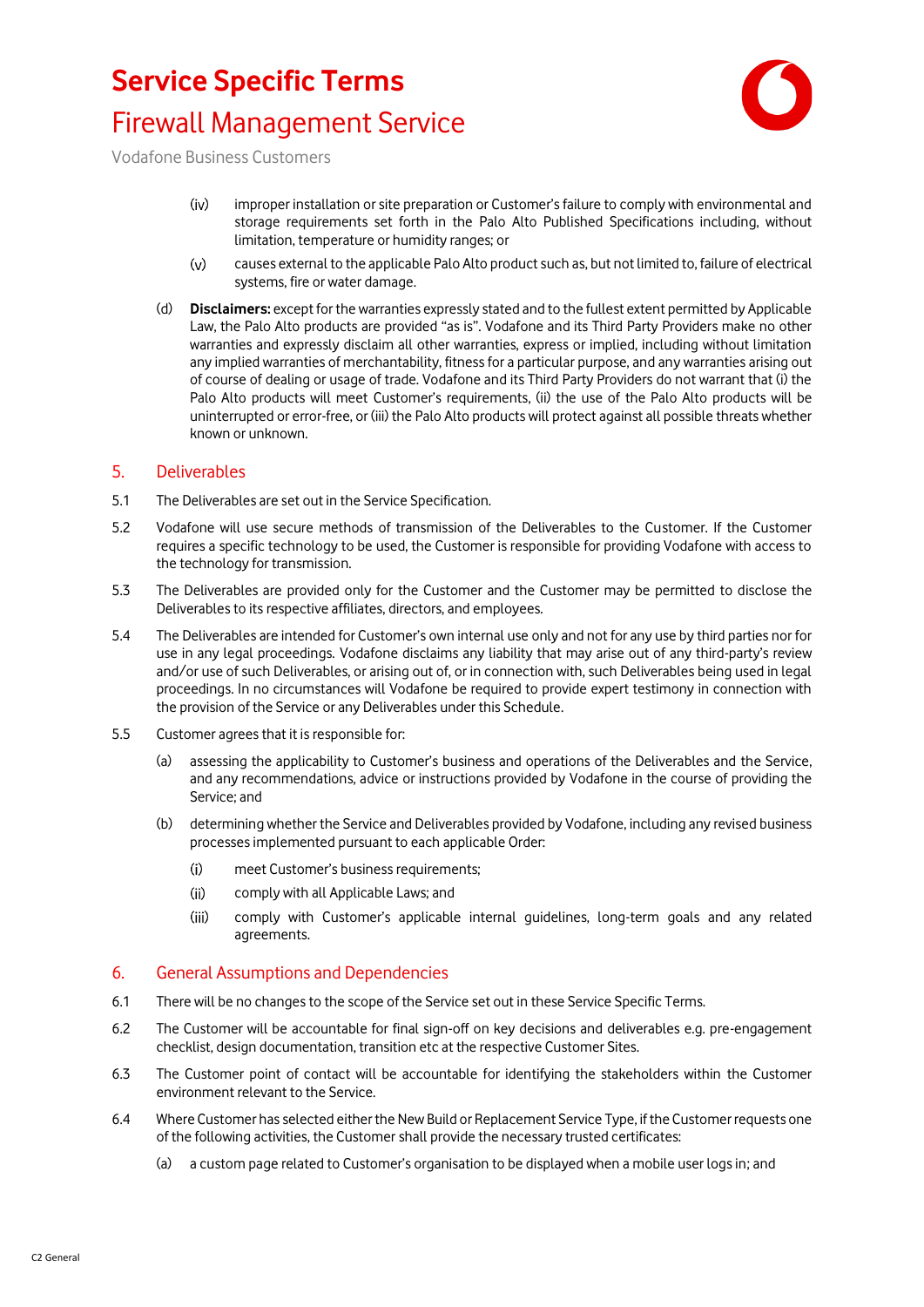

Vodafone Business Customers

- (b) the logs stored in the CDL to be forwarded to Customer's syslog or security operations centre (**"SOC"**) solution.
- 6.5 Customer is responsible for providing and maintaining the applicable certificates required for the Service.
- 6.6 SAML server/authentication details will be provided by the Customer for mobile users' authentication. If Customer does not have SAML server/ authentication infrastructure, local users will instead be created by Vodafone in the Prisma Access firewall and the user credentials will be shared with each User.
- 6.7 Where Customer has selected either the New Build or Replacement Service Type, User ID policies are applicable for those Customer Sites where Customer has an Active Directory server available. The same Active Directory server cannot be leveraged for other Customer Sites.
- 6.8 If using the Palo Alto Prisma Access firewall:
	- (a) there are only two zones: Trusted and Untrusted. Outbound NAT will use Untrusted Zone IP Address, inbound NAT cannot be configured for Prisma Access – Remote Network; and
	- (b) logs for remote networks and mobile users will be forwarded to CDL.
- 6.9 Where Customer has selected the Takeover Service Type:
	- (a) if there is an IP conflict with Vodafone hosting infrastructure, Customer has to NAT its firewall IP/ internal network. Vodafone may provide guidance to the Customer on the action to be taken;
	- (b) the firewall logs storage and retention will be managed by the Customer; and
	- (c) Customer shall provide Vodafone with access to its centralised management toolsin order to provide the Takeover Service Type.
- 6.10 SSL decryption is not provided as standard. If the Customer requires SSL decryption, the Customer must provide the required certificates and assumes all responsibility for the decryption of the SSL traffic.
- 6.11 The Services does not provide monitoring of Security Events, any Security Event mitigation or advice regarding security issues or threats.
- 6.12 Customer must promptly notify Vodafone of any changes to information, provided by Customer to Vodafone, in relation to the Service.
- 6.13 Customer shall:
	- (a) provide to Vodafone the High-level design for each of the Customer Sites where the Service needs to be deployed before commencement of the Low-Level Design phase; and
	- (b) respond to Vodafone inputs and requests in time (within 1 Working Day of receipt) to ensure the project is completed as per the planned schedule.
- 6.14 Customer agrees it is responsible for the connectivity of and between its networks unless otherwise mutually agreed by Vodafone and Customer in writing.
- 6.15 Customer, on behalf of itself and its third-party licensors, consents, authorises and grants to Vodafone the right to access the Customer's Environment and the right to retrieve data stored in or produced by the Customer's Environment in order to provide the Service. Customer agrees that if the Customer upgrades or otherwise changes the Customer's Environment, Customer will work with Vodafone in good faith to determine the impact to the Service.
- 6.16 Customer agrees that where it provides its approval this means that it has followed its own internal approval requirements and Vodafone can rely on such approval and is not required to confirm/check any such approval.
- 6.17 Customer acknowledges that it has knowledge and skill particular to its business practices and it will share such knowledge and skill and provide Vodafone with access to Customer subject matter resources, to facilitate the provision of the Service and Deliverables.
- 6.18 Subject to Vodafone's approval, where Customer has selected the Takeover Service Type and Customer requests additions and/or changes to its existing firewall solution (e.g. additional network zones, incidents, changes, etc), these will be subject to a separate charge and agreement, to be agreed with the Customer.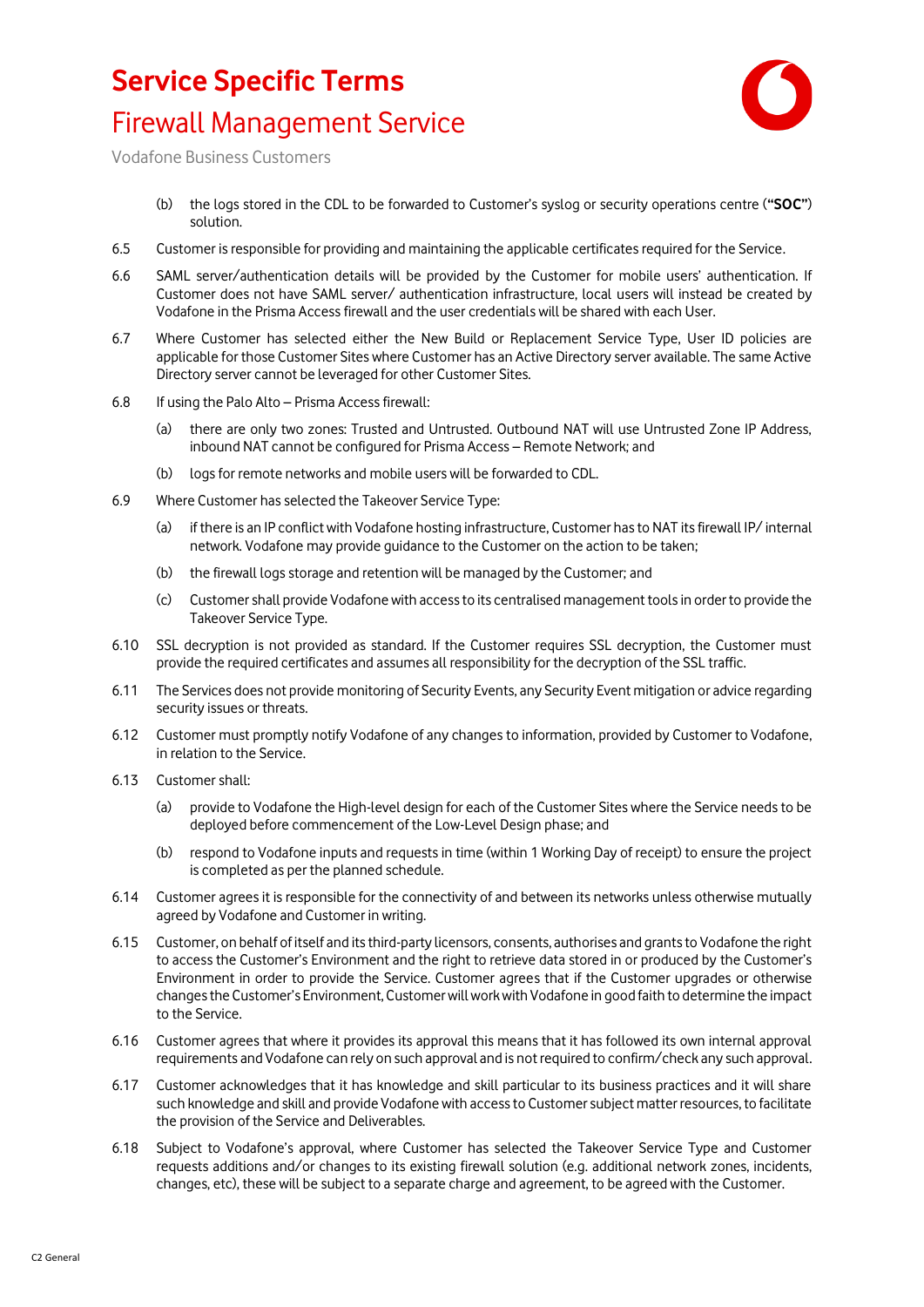

Vodafone Business Customers

- 6.19 Standard design templates will be used for all Deliverables where possible. Where a Customer requirement is complex in nature and/or requires a non-standard approach, Vodafone may decide it is possible to support the Customer requirements which may be subject to a separate charge, to be agreed with the Customer and set out in the applicable Order.
- 6.20 Where Customer selects either the Takeover Service Type or the Replacement Service Type, communication during the Customer Site survey and installation phase will be in English. Vodafone shall provide all documentation in English.

### 7. Security Requirements

- 7.1 Customer agrees it retains full responsibility for: (i) ensuring that the security requirements comply with all applicable laws, industry self-regulatory codes, meet Customer's business requirements, and comply with Customer's applicable internal guidelines, long-term goals, and any related agreements; (ii) pursuing any enforcement or legal action with regard to such requirements; and (iii) reviewing and updating the security requirements to reflect technological developments. Nothing in this Agreement shall be interpreted to mean that Vodafone verifies that such security requirements comply with applicable laws, Customer's internal guidelines, and related agreements, or otherwise meet Customer's business requirements.
- 7.2 Compliance with Customer security policies shall not require Vodafone to provide any service beyond the scope of this Schedule.
- 7.3 Customer will not be entitled to make a claim against Vodafone for losses suffered or incurred by Customer to the extent such losses are the result of a security defect that: (i) exists in the Customer's legacy environment; or (ii) is introduced into the Customer's legacy environment by Customer or a third-party provided that such claim or loss is not attributable to or caused by: a) Vodafone negligence; or b) a Vodafone failure to perform the Services in line with terms of this Agreement.

#### 8. Data Protection

- 8.1 Where the Customer shares Personal Data with Vodafone for the Processor Services, the Customer warrants and undertakes that it has complied with all necessary obligations imposed on it under Applicable Law including ensuring that it has either (i) obtained all necessary consents to transfer the Personal Data to Vodafone; or (ii) secured another lawful basis, in accordance with Applicable Privacy Law, to share such Personal Data with Vodafone for the processing envisaged by this Agreement and has provided appropriate privacy notices to the relevant data subjects (as required by Applicable Privacy Law) to enable it to share the Personal Data with Vodafone for the purposes envisaged by this Agreement.
- 8.2 For elements of this Service, Vodafone may act in the capacity as a Data Processor (**"Processor Services"**).
- 8.3 Vodafone (and its subcontractors):
	- (a) may Process User Personal Data for: (i) provision and monitoring of the Service; or (ii) any other purpose agreed between the parties subject to Customer's prior written consent. Additional instructions require prior written agreement and may be subject to Charges. Customer shall ensure that its instructions comply with Applicable Laws.
	- (b) may use User Personal Data to create statistical data and information about service usage and devices that does not identify a User.
	- (c) may engage another processor (a **"Sub-Processor"**) to carry out processing activities in the provision of the Services or to fulfil certain obligations of Vodafone under the Agreement. Vodafone shall inform the Customer of changes to Sub-Processors where Vodafone is required by Applicable Privacy Law by (i) providing at least ten (10) Working Days' prior notice, or (ii) listing the new or replacement Sub-Processor on www.vodafone.co.uk and/or at least ten (10) Working Days before Vodafone authorises and permits the new or replacement Sub-Processor access to User Personal Data in order to give the Customer the opportunity to reasonably object to such changes. Vodafone will enter into a contract or other legal act with the Sub-Processor and will impose upon the Sub-Processor substantially the same legal obligations as under this clause to the extent required by Applicable Privacy Law and that the Sub-Processor is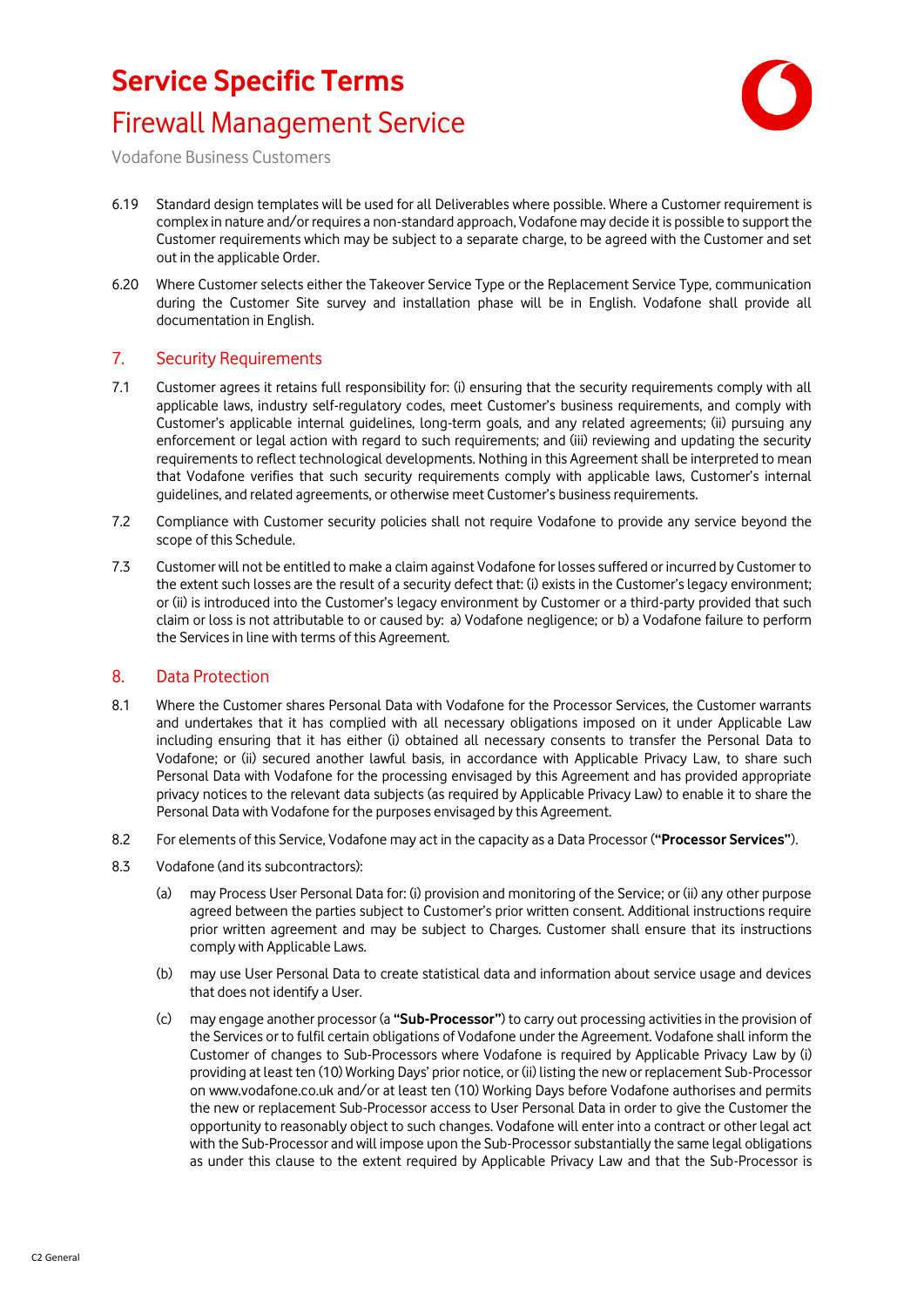

Vodafone Business Customers

carrying out the relevant processing activities. Vodafone shall remain liable to the Customer for the performance of that Sub-Processor's obligations.

- (d) may retain the User Personal Data for as long as is required to deliver the Service and shall destroy or return (at Customer's option) User Personal Data in its possession upon termination of the Agreement, save where Customer opts for Vodafone to retain User Personal Data subject to a new hosting agreement.
- (e) shall limit access to User Personal Data to those necessary to meet Vodafone's obligations in relation to the Service and take reasonable steps to ensure that they: (i) are under an appropriate statutory obligation of confidentiality; (ii) are trained in Vodafone's policies relating to handling User Personal Data; and (iii) do not process User Personal Data except in accordance with the Customer's instructions unless required to do so by Applicable Law.
- (f) shall (i) provide appropriate technical and organizational measures for a level of security appropriate to the risks that are presented by Processing; and (ii) comply with the security requirements contained in the Vodafone information security policies and/or based on ISO 27001;
- (g) shall (i) provide Customer with such information, assistance and co-operation as Customer may reasonably require to establish compliance with Applicable Privacy Law including any personal data breach notification; (ii) without undue delay, notify Customer of any unauthorised access to User Personal Data of which Vodafone becomes aware, which results in loss, unauthorised disclosure or alteration to the User Personal Data; and (iii) where required by Applicable Privacy Law and requested by the Customer (prior to the processing), provide the Customer reasonable assistance to carry out a privacy impact assessment of the Services and any prior consultation of the relevant supervisory authority.
- 8.4 **Audit:** Customer shall with respect to any right of audit, including inspections, which they may have under Applicable Privacy Law relating to data protection, agree to exercise such right as follows: (a) no more than once per annum following the Agreement Start Date, request to meet (on a mutually acceptable date) with one or more senior representatives of Vodafone's security and/or audit department to review Vodafone's security organization and the best practice and industry standards which Vodafone meets or to which it aspires, including, without limitation, ISO 27001 (or equivalent), provided that such audit shall relate to the Services only. If the Transfer Contract Clauses apply (the model contract clauses set out in the European Commission's Decision of 5 February 2010 on standard contractual clauses for the transfer of Personal Data to dataprocessors established in third countries, under the Directive 95/46/EC on the protection of individuals with regard to the processing of personal data and on the free movement of such data as may be amended or replaced by the European Commission from time to time), nothing in this clause 8.4 amends or varies those standard clauses nor affects any data subject or supervisory authority's rights under those clauses; and (b) be responsible for reviewing the information made available by Vodafone and making an independent determination if the Services meet the Customer's requirements and legal obligations as well as its obligations under this clause.
- 8.5 **Transfer of User Personal Data out of the UK and EEA:** Vodafone may transfer User Personal Data to countries outside the European Economic Area only to the extent that (i) User Personal Data is transferred on terms substantially in accordance with the Transfer Contract Clauses for the transfer of Personal Data to processors established in third countries; (ii) that the transfer of User Personal Data does not put any member of Customer Group in breach of its obligations under Applicable Privacy Law; or (iii) it is required to do so by Union or Member State law to which it is subject; in such a case, Vodafone shall inform the Customer of that legal requirement before processing, unless that law prohibits such information.
- 8.6 **Law enforcement authorities:** Vodafone: (i) may receive legally binding demands from a law enforcement authority for the disclosure of, or other assistance in respect of, User Personal Data, or be required by Applicable Law to disclose User Personal Data to persons other than Customer; (ii) will not be in breach of its obligation to Customer in complying with such obligations to the extent legally bound; and (iii) shall notify Customer as soon as reasonably possible of any such demand unless otherwise prohibited.
- 8.7 **Enquiries from Users:** Vodafone shall, where the Customer is required under Applicable Privacy Law to respond to enquiries or communications (including subject access requests) from Users and taking into account the nature of the processing (i) without undue delay pass on to Customer any enquiries or communications (including subject access requests) that Vodafone receives from Users relating to their User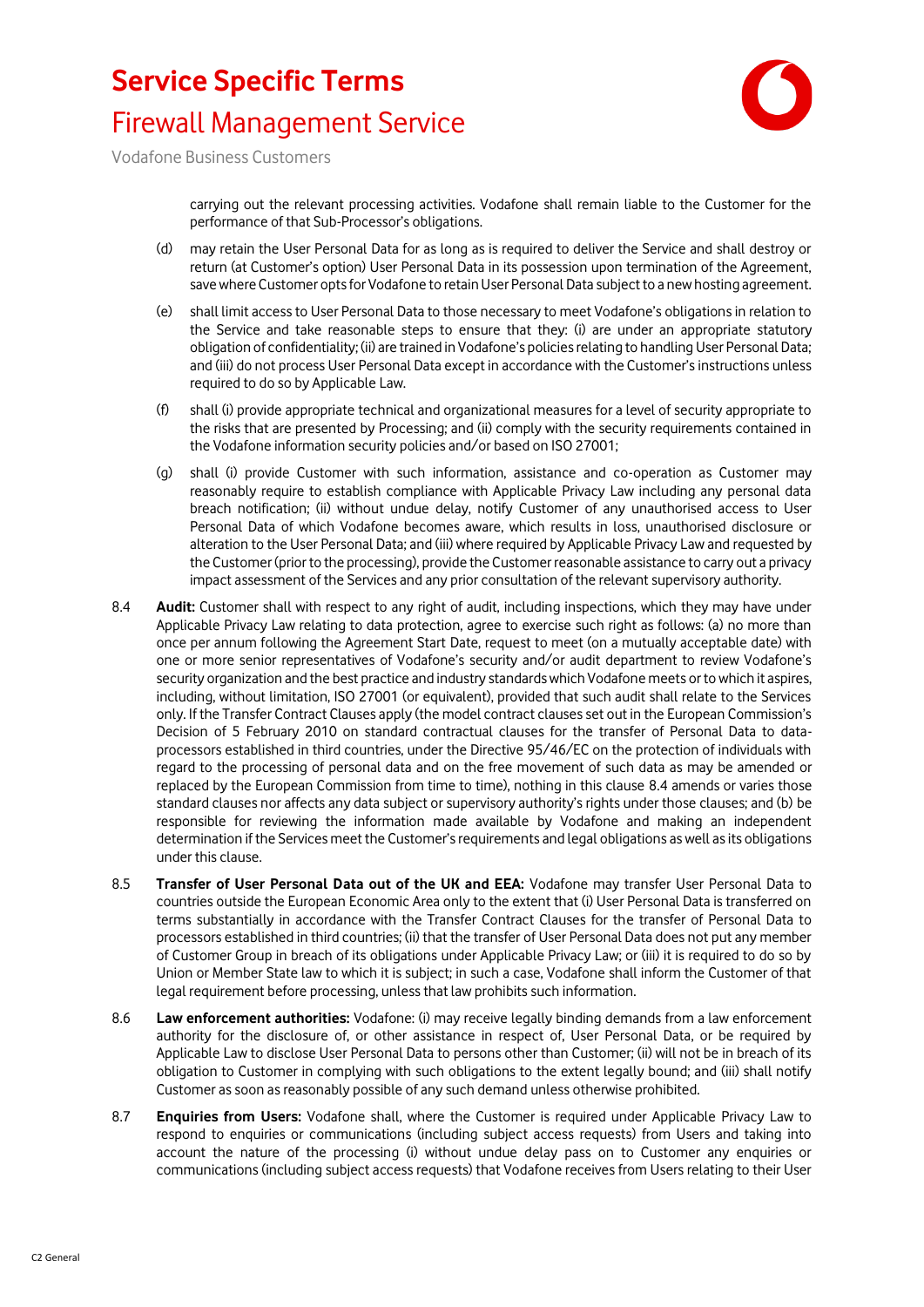

Vodafone Business Customers

Personal Data or its Processing; and (ii) assist the Customer by appropriate technical and organizational measures, insofar as this is possible in the Customer's fulfilment of those obligations under Applicable Privacy Law

#### 9. Delivery

- 9.1 Vodafone will make the Service available to Customer on the Service Commencement Date.
- 9.2 The Service shall be provided from the UK and India in English language.

#### 10. Out of Scope Activity

- 10.1 Anything not specifically described in these Service Specific Terms is out of scope and is not included in the Service. In addition, and for avoidance of doubt, the following are not in scope for the Service:
	- (a) any procurement of firewall licenses and maintenance agreements for any of the in-scope Service. Customer shall be responsible for providing these items;
	- (b) any physical onsite support in Customer locations, where applicable;
	- (c) configuration of switches and other network devices;
	- (d) UAT and product training to Customer;
	- (e) ownership and maintenance of infrastructure in case of a virtual firewall;
	- (f) procurement of solution components;
	- (g) fixing product related bugs;
	- (h) providing a separate SIEM / log management solution;
	- (i) custom IPS signature fine tuning;
	- (j) remediation work as part of rule base review activity, to the extent the remediation works go beyond the firewall managed as part of the Service.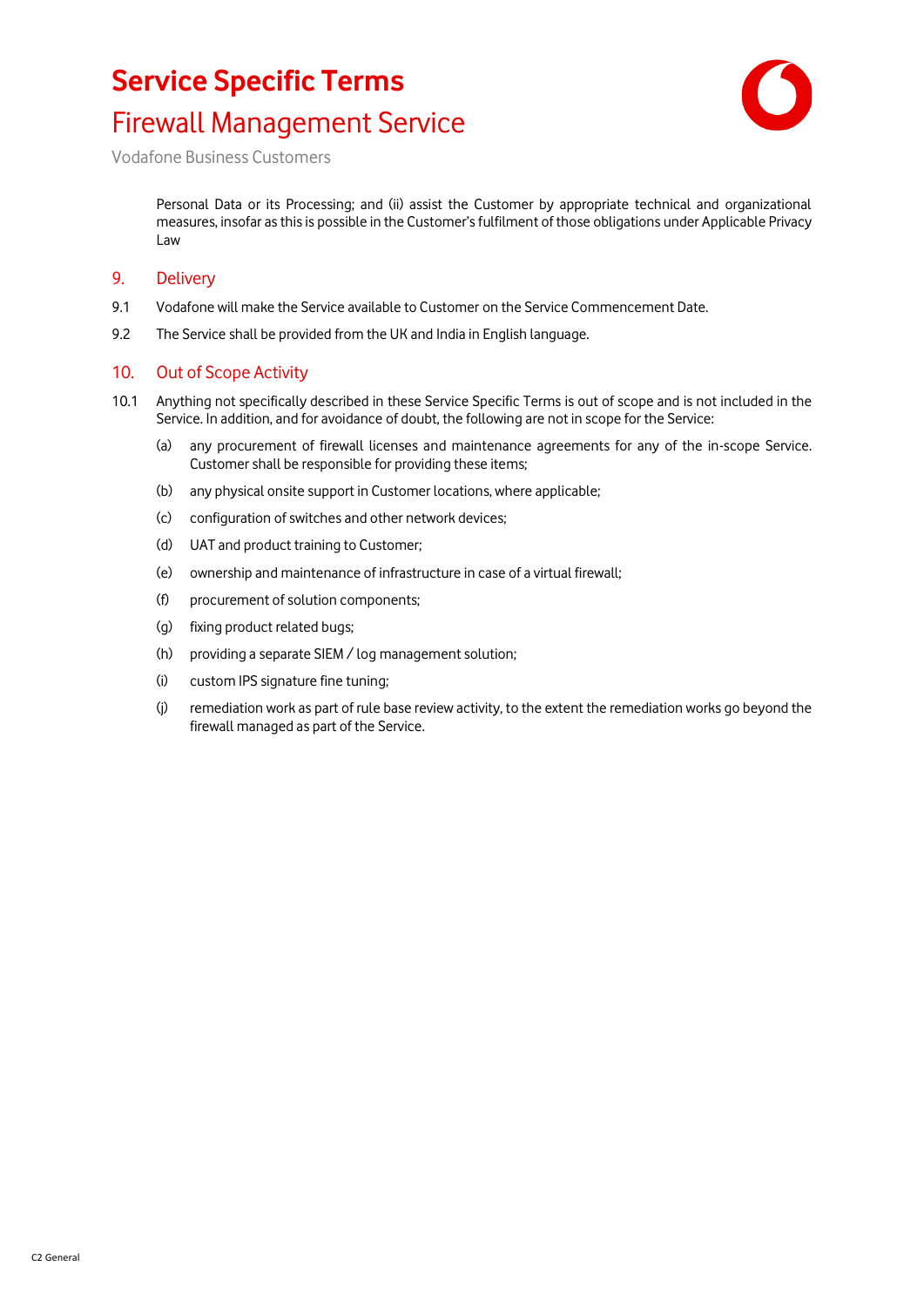# **Service Levels** Firewall Management Service



Vodafone Business Customers

### <span id="page-8-8"></span>1. Service Levels

#### <span id="page-8-9"></span>1.1 The Standard Service Levels are as follows:

<span id="page-8-3"></span><span id="page-8-2"></span><span id="page-8-1"></span><span id="page-8-0"></span>

| <b>SLA</b> ref | <b>Service Level Description</b>                                       | <b>Minimum</b><br><b>Service</b><br>Level | <b>Measurement</b><br>Period | Low Volumes (Y/N) |
|----------------|------------------------------------------------------------------------|-------------------------------------------|------------------------------|-------------------|
| 1.             | Incident Response Time of 30 minutes for<br>Priority 1 Incidents       | 95%                                       | Month                        |                   |
| 2.             | Incident Response Time of 60 minutes for<br>Priority 2 Incidents       | 95%                                       | Month                        |                   |
| 3.             | Incident Response Time of 1 Working Day<br>for Priority 3 Incidents    | 90%                                       | Month                        | N                 |
| 4.             | Incident Response Time of 3 Working Days<br>for Priority 4 Incidents   | 90%                                       | Month                        | N                 |
| 5.             | Incident Resolution Time of 4 hours for<br>Priority 1 Incidents        | 95%                                       | Month                        | Υ                 |
| 6.             | Incident Resolution Time of 8 hours for<br>Priority 2 Incidents        | 95%                                       | Month                        | Y                 |
| 7.             | Incident Resolution Time of 3 Working Days<br>for Priority 3 Incidents | 90%                                       | Month                        | N                 |
| 8.             | Incident Resolution Time of 5 Working Days<br>for Priority 4 Incidents | 90%                                       | Month                        | N                 |

#### <span id="page-8-7"></span><span id="page-8-6"></span><span id="page-8-5"></span><span id="page-8-4"></span>1.2 Measurement of Service Levels

The following sets out the manner in which the Service Level Value for each of the Service Levels referred to in the table above will be calculated.

(a) **SLA [1:](#page-8-0)** Incident Response Time for Priority 1

 $SLA1 = A/B * 100%$ 

where:

- **A** means the number of Priority 1 Incidents for which an Incident Ticket is received by Vodafone in the relevant calendar month which have an Incident Response Time of 30 minutes or less
- **B** means the total number of Priority 1 Incidents for which an Incident Ticket is received by Vodafone in the relevant calendar month
- (b) SL[A 2:](#page-8-1) Incident Response Time for Priority 2

 $SLA 2 = C/D * 100%$ 

where:

- **C** means the number of Priority 2 Incidents for which an Incident Ticket is received by Vodafone in the relevant calendar month which have an Incident Response Time of 60 minutes or less
- **D** means the total number of Priority 2 Incidents for which an Incident Ticket is received by Vodafone in the relevant calendar month
- (c) SL[A 3:](#page-8-2) Incident Response Time for Priority 3

 $SLA 3 = E/F * 100%$ 

where: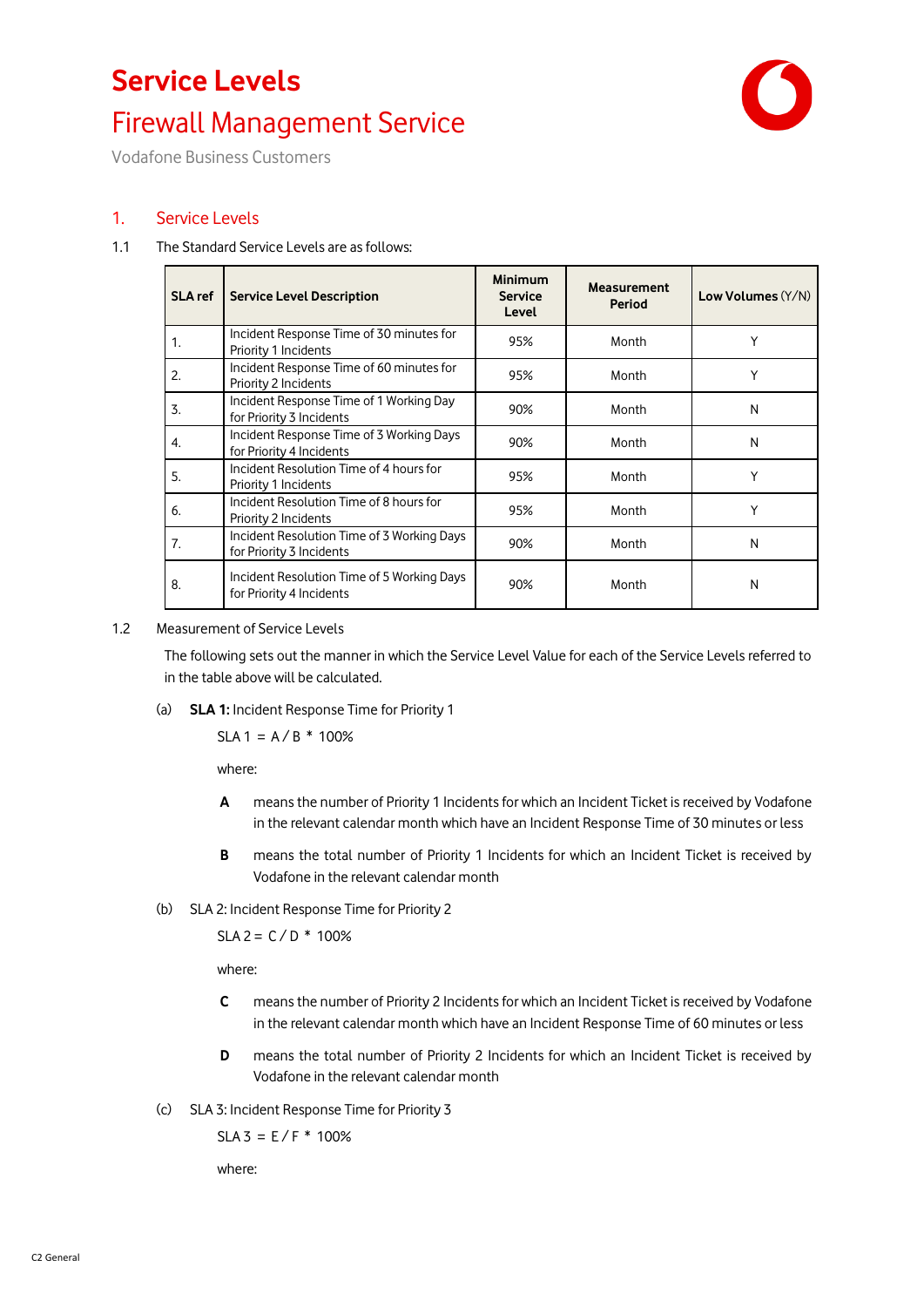## **Service Levels** Firewall Management Service



Vodafone Business Customers

- **E** means the number of Priority 3 Incidents for which an Incident Ticket is received by Vodafone in the relevant calendar month which have an Incident Response Time of 1 Working Day or less
- **F** means the total number of Priority 3 Incidents for which an Incident Ticket is received by Vodafone in the relevant calendar month
- (d) SL[A 4:](#page-8-3) Incident Response Time for Priority 4

 $SLA 4 = G/H * 100%$ 

where:

- **G** means the number of Priority 4 Incidents for which an Incident Ticket is received by Vodafone in the relevant calendar month which have an Incident Response Time of 3 Working Days or less
- **H** means the total number of Priority 4 Incidents for which an Incident Ticket is received by Vodafone in the relevant calendar month
- (e) SL[A 5:](#page-8-4) Incident Resolution Time for Priority 1

 $SLA 5 = 1 / J * 100\%$ 

where:

- **I** means the number of Priority 1 Incidents for which an Incident Ticket is Resolved by Vodafone in the relevant calendar month which have an Incident Resolution Time of 4 hours or less
- **J** means the total number of Priority 1 Incidents for which an Incident Ticket is Resolved by Vodafone in the relevant calendar month
- (f) SL[A 6:](#page-8-5) Incident Resolution Time for Priority 2

 $SIA 6 = K/I * 100%$ 

where:

- **K** means the number of Priority 2 Incidents for which an Incident Ticket is Resolved by Vodafone in the relevant calendar month which have an Incident Resolution Time of 8 hours or less
- **L** means the total number of Priority 2 Incidents for which an Incident Ticket is Resolved by Vodafone in the relevant calendar month
- (g) SL[A 7:](#page-8-6) Incident Resolution Time for Priority 3

 $SLA 7 = M / N * 100%$ 

where:

- **M** means the number of Priority 3 Incidents for which an Incident Ticket is Resolved by Vodafone in the relevant calendar month which have an Incident Resolution Time of 3 Working Days or less
- **N** means the total number of Priority 3 Incidents for which an Incident Ticket is Resolved by Vodafone in the relevant calendar month
- (h) SL[A 8:](#page-8-7) Incident Resolution Time for Priority 4

 $SLA 8 = O / P * 100\%$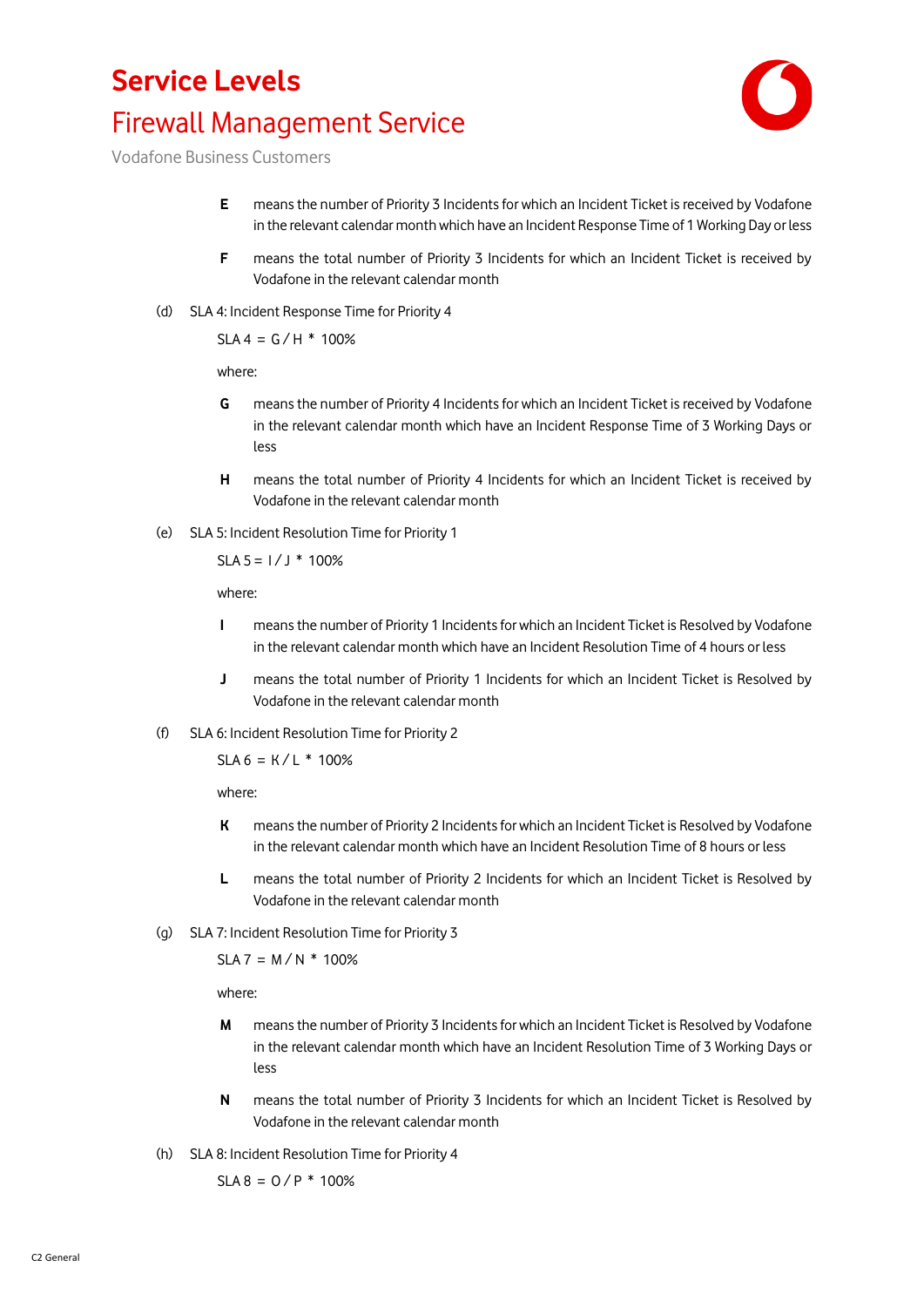## **Service Levels** Firewall Management Service



Vodafone Business Customers

#### where:

- **O** means the number of Priority 8 Incidents for which an Incident Ticket is Resolved by Vodafone in the relevant calendar month which have an Incident Resolution Time of 5 Working Days or less
- **P** means the total number of Priority 4 Incidents for which an Incident Ticket is Resolved by Vodafone in the relevant calendar month

#### 2. Dependencies

The following sets out the Dependencies for each of the Service Levels referred to in Claus[e 1](#page-8-8) (Service Levels).

#### 2.1 **Customer Dependencies**

- (a) The Customer Dependencies applicable to all Service Levels referred to in Claus[e 1.1](#page-8-9) (Service Levels) are as follows.
	- $(i)$ Vodafone can remotely access the Customer's systems.
	- $(ii)$ The Customer's subject matter expert is available for testing.
	- $(iii)$ The Customer has OEM contracts and premier support in place for hardware and parts replacement.
- (b) SLA [5:](#page-8-4) Incident Resolution Time for Priority 1: The additional Customer Dependencies for SLA 5 are as follows.
	- $(i)$ Downtime of the Customer's systems is provided (for a period directed as by Vodafone) for Incident resolution.
- (c) SLA [6:](#page-8-5) Incident Resolution Time for Priority 2: The additional Customer Dependencies for SLA 6 are as follows.
	- $(i)$ Downtime of the Customer's systems is provided (for a period directed as by Vodafone) for Incident resolution.
- (d) SLA [7:](#page-8-6) Incident Resolution Time for Priority 3: The additional Customer Dependencies for SLA 7 are as follows.
	- $(i)$ Downtime of the Customer's systems is provided (for a period agreed with the Customer) for Incident resolution.
- (e) SLA [8:](#page-8-7) Incident Resolution Time for Priority 4: The additional Customer Dependencies for SLA 8 are as follows.
	- $(i)$ Downtime of the Customer's systems is provided (for a period agreed with the Customer) for Incident resolution.

#### 3. Incident Priority Levels and Definitions

- 3.1 Below is the "**Incident Priority Impact**" matrix which sets out the scoring used to determine the Priority of an Incident between Priorities 1, 2, 3, and 4, such matrix which is aligned to the ITIL framework.
- 3.2 Each Incident will be assessed in terms of its impact upon the business with which the business requires the Incident to be resolved or a work around to be implemented, by applying the below matrix. The Incident shall be assigned a Priority based on this assessment.

Table 1: Incident Priority Impact Matrix

**Priority Level Impact**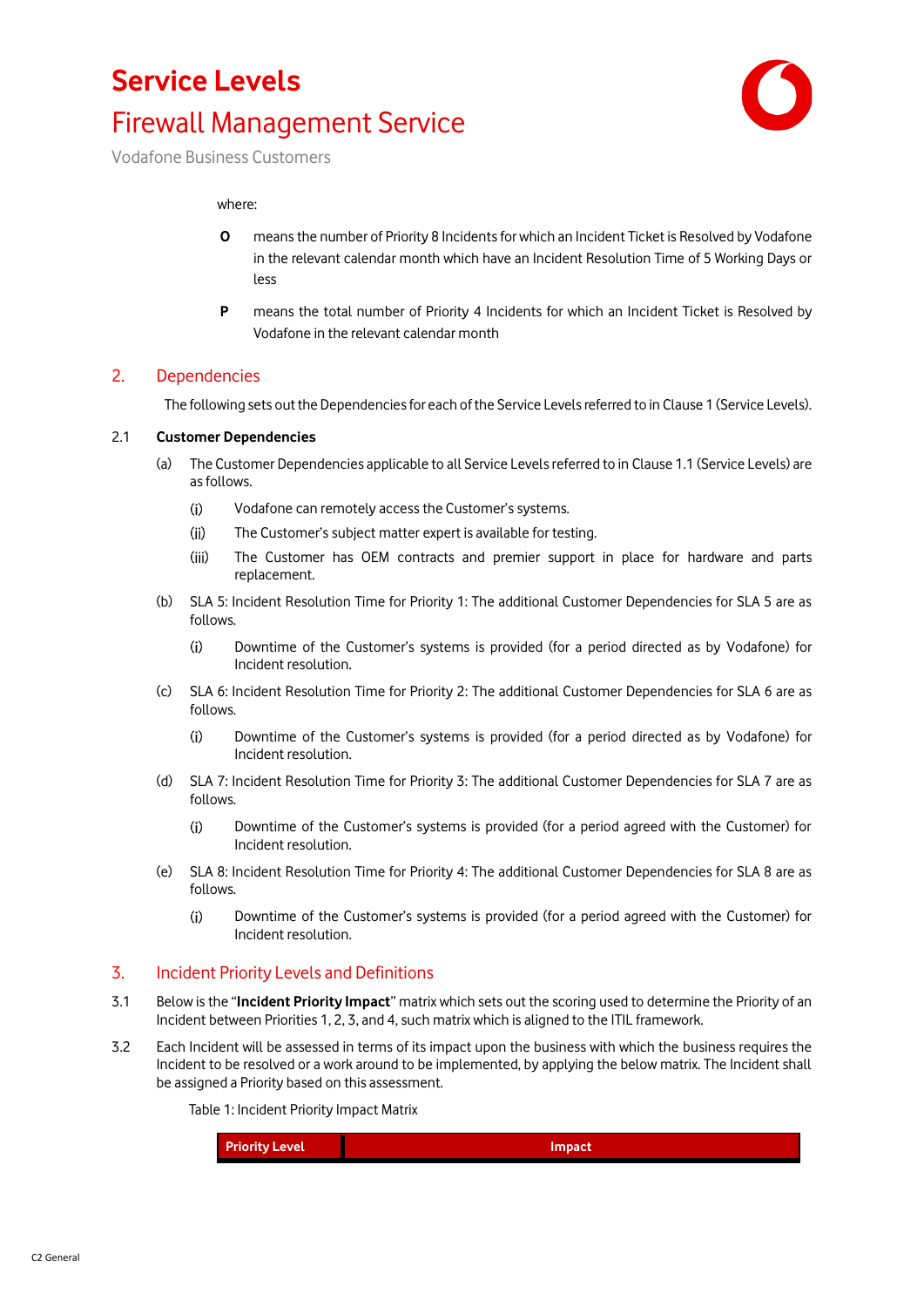### **Service Levels**

### Firewall Management Service



Vodafone Business Customers

| . –         | $2 -$         | $3-$       | $4-$   |
|-------------|---------------|------------|--------|
| Extensive / | Significant / | Moderate / | Minor/ |
| Widespread  | Large         | Limited    | Local  |

The definitions of impact for assessing priority level with respect to the overall Customer base and the individual Customer are detailed below:

- o **Priority 1 (Extensive / Widespread):** A complete breakdown or outage or a critical performance degradation causing service unavailability
- o **Priority 2 (Significant / Large):** The functionality of the Service is affected to a large extent, a major performance degradation or loss of important function occurs, security is critically affected, or a breach of an applicable law occurs
- o **Priority 3 (Moderate / Limited):** A minimal limitation to the functionality of the Service e.g. intermittent connectivity issue
- o **Priority 4 (Minor / Local):** No limitation to the functionality but may impact the service if the issue is not resolved e.g. momentary spike in CPU/ memory utilization.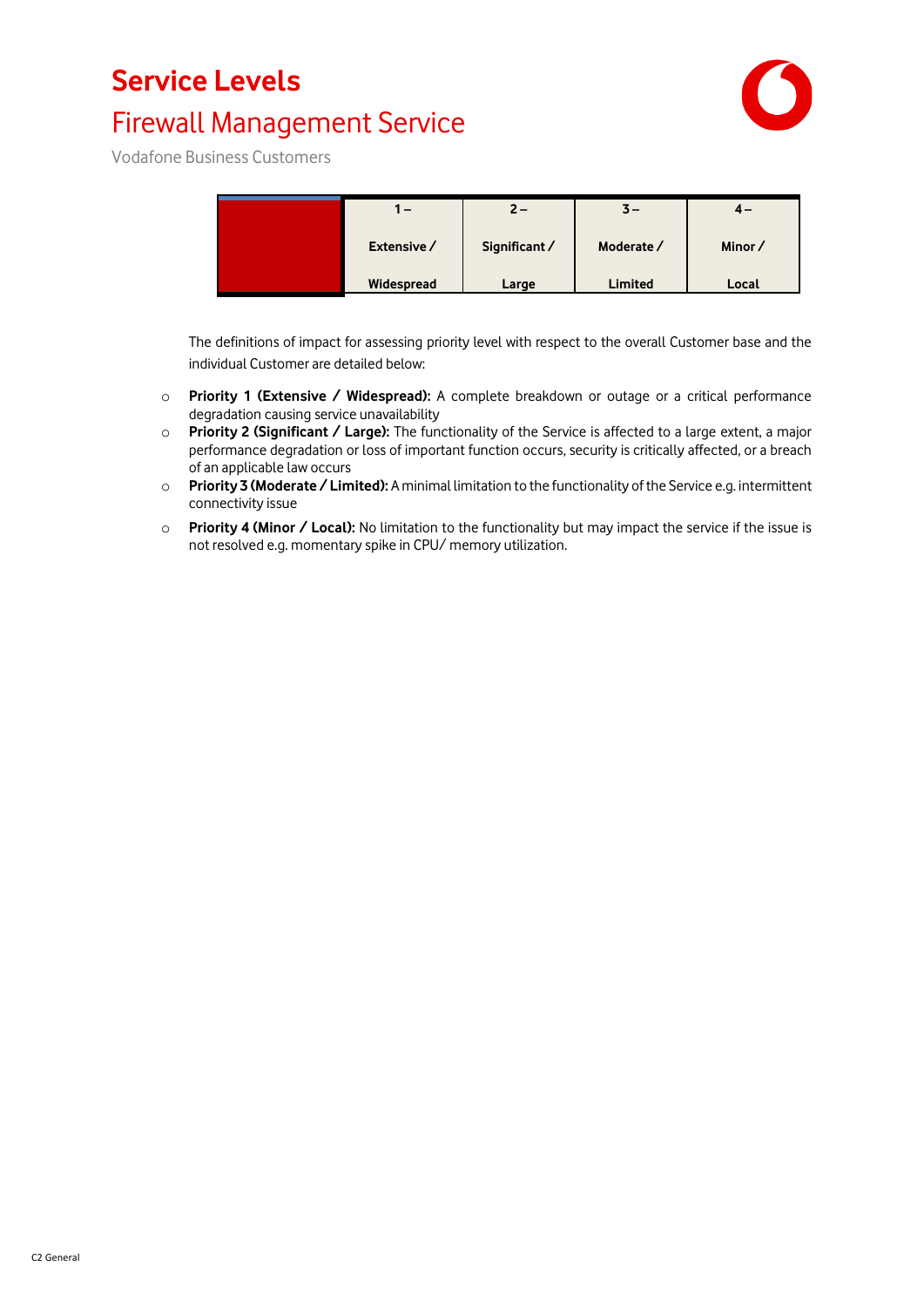

Vodafone Business Customers

### Appendix A - Ticket Management

### **Service Requests**

The following are standard service requests that can be raised by Customers:

- Firewall rule base change to open access from given source to destination/application
- URL whitelisting
- New site to site VPN setup
- Provision of new VLAN/interface/sub interface on firewall
- File type/extension whitelisting/blacklisting
- Firewall OS upgrade/downgrade
- Remote Assistance in Hardware replacement which are hot swappable like PSU
- Remote Assistance in RMA/device replacement (on premise)
- Rebuild of firewall (cloud)
- Security profile configuration change related to AV/IPS/data filtering
- URL recategorization
- Add new application in existing rules
- Creation of new network object/host/range in existing rule
- Adding/removing static routes
- NAT changes

### **Tickets that do not contribute to the Tier 1/Tier 2 volume quota**

Accenture will process the following Service Requests without the ticket being counted towards a Customer ticket quota.

- New account creation for client to site VPN users
- User on/off-boarding on firewall
- (IOC block) URL/IP block list
- Password reset
- Firewall reboot/shutdown
- Firewall failover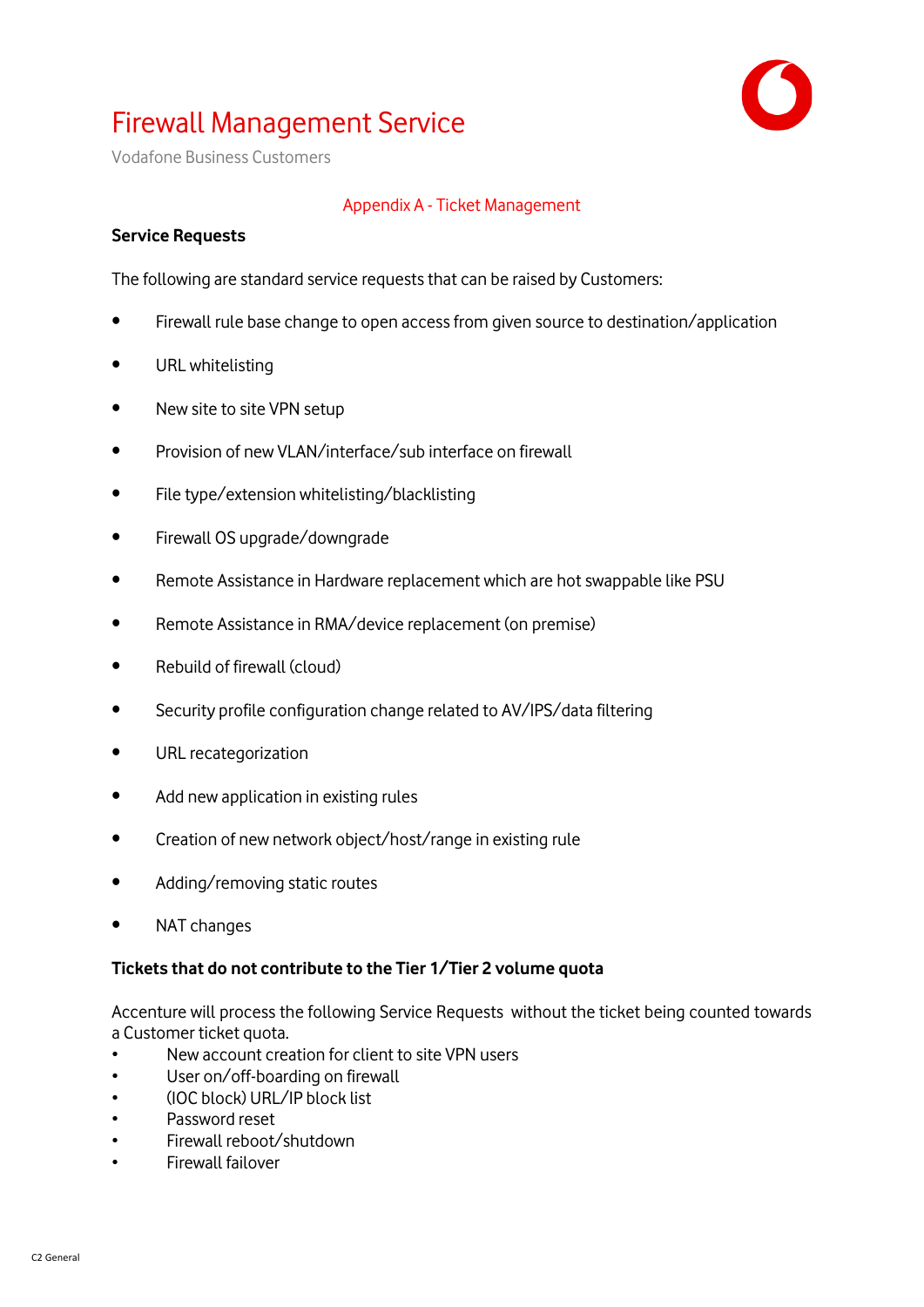

Vodafone Business Customers

The following actions may require a request to be raised however Accenture will process these requests without the ticket applying to a Customer ticket quota.

- If a Change Request is required to fix an issue already raised via another request, the Change Request ticket will not count towards a Customer ticket quota
- Flying/passing incident will not be debited from Customer Ticket quota, Example: If there's a network issue, but the firewall team was engaged to help in troubleshooting, if the resolution concluded that no action is required from firewall side a Ticket will not be debited.
- Sync/integration related incidents between Firewall/ Monitoring/ Reporting tools will not be debited from client allocated tickets.
- Change Requests created to formally capture any changes required during the 48hr hyper-care period after firewall deployment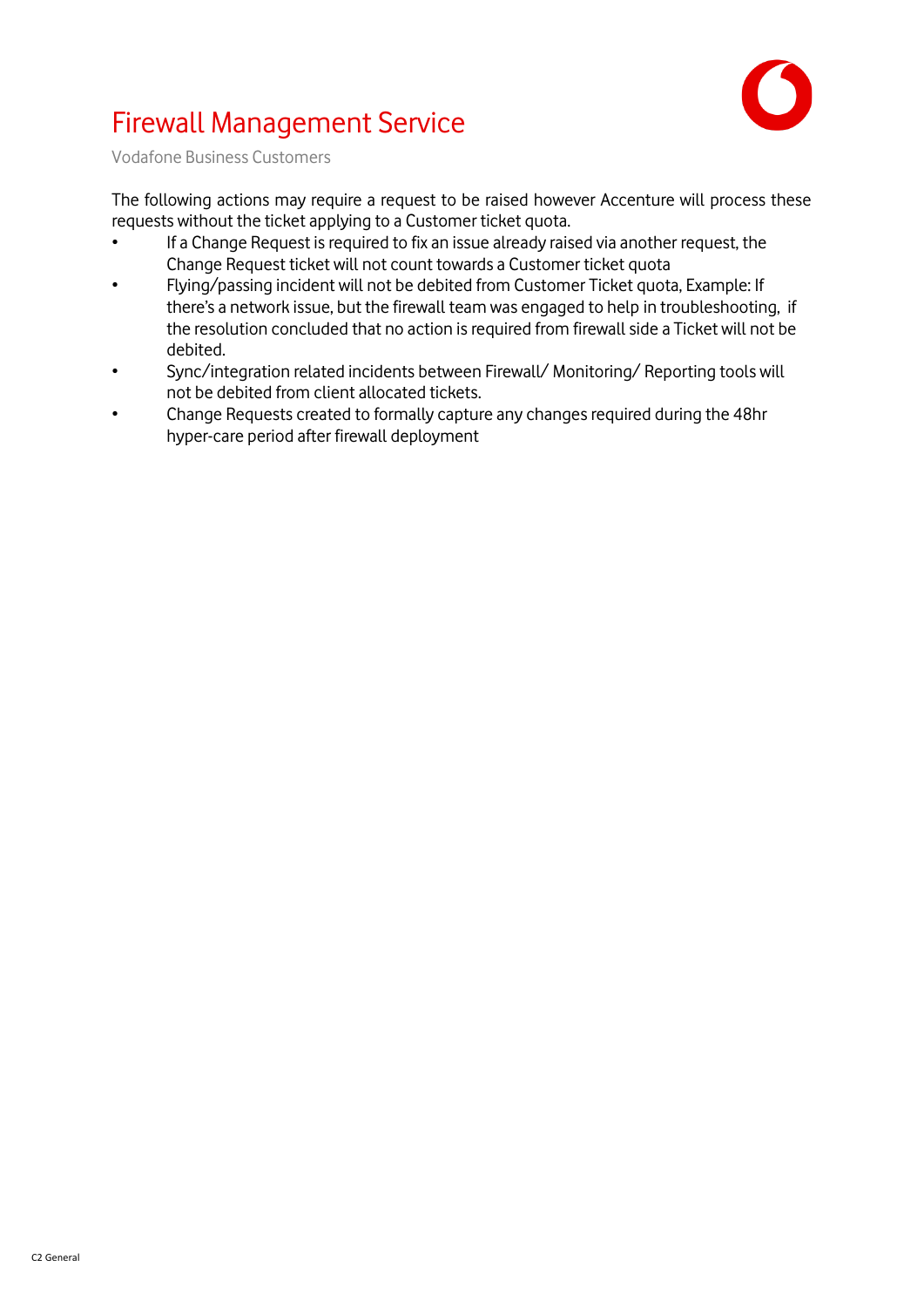

Vodafone Business Customers

### 1. Definitions

#### 1.1 The following definitions are applicable to the Service

| Accenture                                    | means Accenture (UK) Limited, a company incorporated in England with<br>registration number 4757301, whose registered office is at 30 Fenchurch Street,<br>London, EC3M 3BD, and for the purposes of this Agreement, is a Third Party<br>Provider.                                                                          |
|----------------------------------------------|-----------------------------------------------------------------------------------------------------------------------------------------------------------------------------------------------------------------------------------------------------------------------------------------------------------------------------|
| <b>Accenture Group</b><br>Company            | means Accenture or any entity, whether incorporated or not, that controls, is<br>controlled by, or is under common control with Accenture.                                                                                                                                                                                  |
| <b>Active-Active</b>                         | means more than one firewall running the same service at all times allowing all<br>requests to be shared across all available processing capacity, usually to allow load<br>balancing.                                                                                                                                      |
| <b>Active Directory</b>                      | means the platform which stores information about objects on the network and<br>makes this information easy for administrators and users to find and use.                                                                                                                                                                   |
| <b>Active-Passive</b>                        | means having more than one firewall where at least one firewall (secondary) is not<br>going to be active but is instead listening in standby mode to the active (or<br>primary) firewall. The secondary firewall will act as a backup ensuring business<br>continuity with seamless failover when a primary firewall fails. |
| <b>Applicable Firewall</b><br><b>Vendors</b> | means those vendors listed in clause 3.1.                                                                                                                                                                                                                                                                                   |
| <b>CDL</b>                                   | means Cortex Data Lake, the capability from Palo Alto that provides cloud-based<br>logging for Prisma Access. CDL allows the Prisma Access service to collect and<br>store logs for the provision of the Service.                                                                                                           |
| <b>Change Request</b>                        | means addition, modification, or removal of anything that could have a direct or<br>indirect effect on services to IT infrastructure, applications or any other critical<br>component.                                                                                                                                      |
| Checkpoint                                   | means Checkpoint Software Technologies Ltd.                                                                                                                                                                                                                                                                                 |
| <b>Cisco</b>                                 | means Cisco Systems, Inc                                                                                                                                                                                                                                                                                                    |
| <b>Custom Reporting</b>                      | means the creation of customised operational report(s) within the NGFW to suit<br>the pre-determined requirements of the Customer and to the extend technically<br>and reasonably possible by the NGFW product. (e.g., customised reports).                                                                                 |
| <b>Deliverables</b>                          | means any deliverable, process or document to be provided by Vodafone in<br>accordance with these Service Terms and as detailed in the Service Specification.                                                                                                                                                               |
| <b>Endpoint</b>                              | means the Customer's computers or laptops that host any one of Windows, Mac or<br>Linux Operating systems (irrespective of the hardware used and the hosting<br>location).                                                                                                                                                  |
| <b>Environment</b>                           | means the Customer's relevant systems, security controls, network infrastructure,<br>and Endpoints.                                                                                                                                                                                                                         |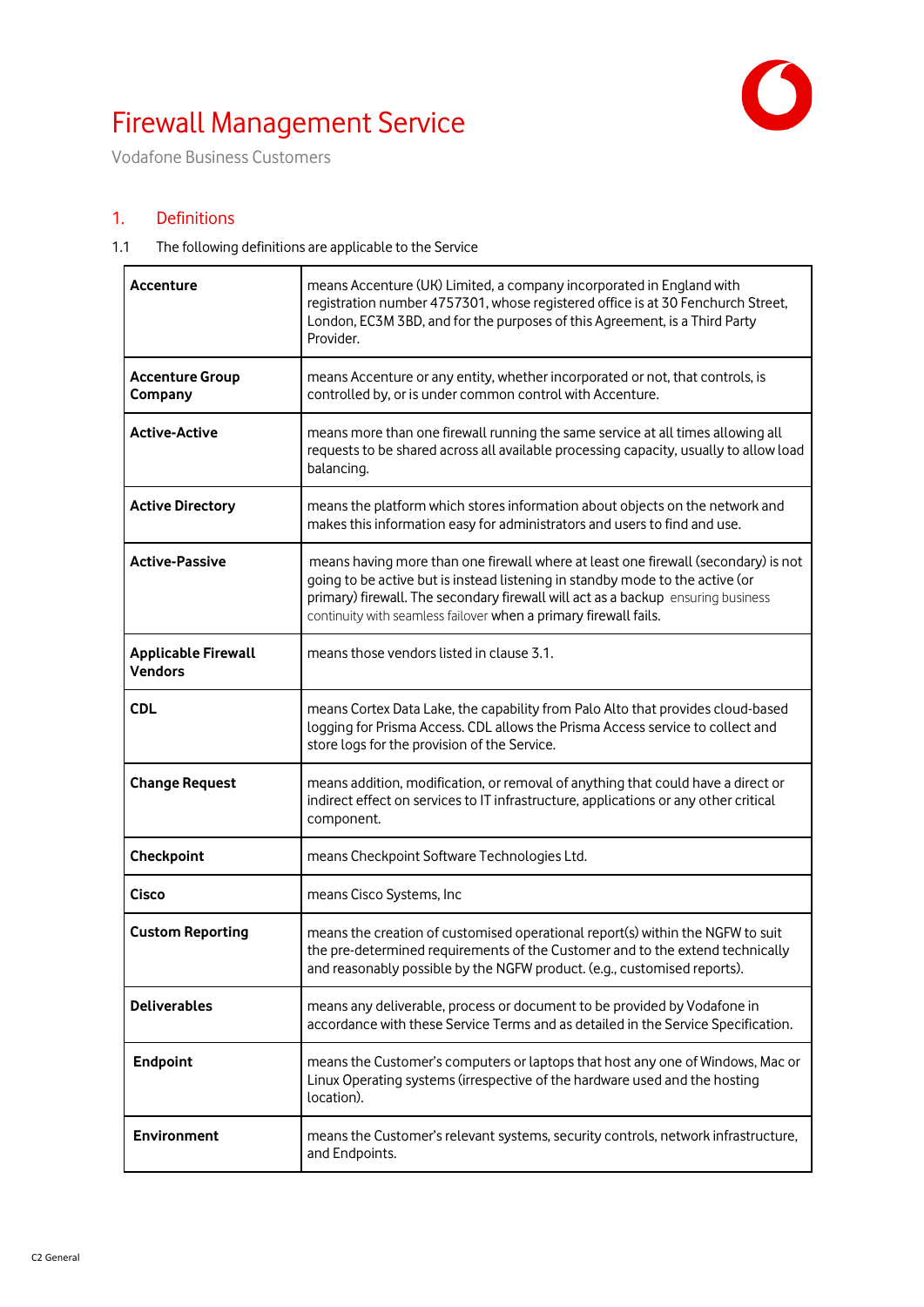

Vodafone Business Customers

| <b>Existing Firewall</b>                                       | means an individual firewall instance that the Customer requests to be managed<br>as part of the Service.                                                                                                                                                              |
|----------------------------------------------------------------|------------------------------------------------------------------------------------------------------------------------------------------------------------------------------------------------------------------------------------------------------------------------|
| <b>Fortinet</b>                                                | means Fortinet or Fortinet Inc                                                                                                                                                                                                                                         |
| <b>Group Company</b>                                           | means an Accenture Group Company or a company or corporation within<br>Vodafone Group (as the case may be).                                                                                                                                                            |
| Incident                                                       | means an event which causes, or may cause, an unplanned interruption to a<br>firewall or a reduction in the quality of the Service.                                                                                                                                    |
| <b>Incident Resolution Time</b>                                | means the period commencing at the time (rounded up to the next whole minute)<br>at which the Incident Ticket in respect of an Incident has been Responded To and<br>ending at the time (rounded down to the previous whole minute) that such<br>Incident is Resolved. |
| <b>Incident Response Time</b>                                  | means the period commencing at the time (rounded up to the next whole minute)<br>at which Vodafone receives an Incident Ticket and ending at the time (rounded<br>down to the previous whole minute) at which the Incident Ticket has been<br>Responded To.            |
| <b>Incident Ticket</b>                                         | means a request issued by Customer to Vodafone via phone in relation to an<br>Incident.                                                                                                                                                                                |
| Juniper                                                        | means Juniper Networks Inc                                                                                                                                                                                                                                             |
| <b>Lightweight Directory</b><br><b>Access Protocol or LDAP</b> | means an open, vendor-neutral, industry standard application protocol for<br>accessing and maintaining distributed directory information services over an<br>Internet Protocol network.                                                                                |
| <b>NAT</b>                                                     | means Network Address Translation, a method of mapping an IP address space<br>into another by modifying network address information in the IP header of packets<br>while they are in transit across a traffic routing device.                                          |
| <b>NGFW</b>                                                    | means Next Generation Firewall, the current generation of firewalls which combine<br>tradition firewall capabilities with other network device security features.                                                                                                      |
| <b>Palo Alto</b>                                               | means Palo Alto Networks Inc.                                                                                                                                                                                                                                          |
| Palo Alto - Prisma<br><b>Access</b>                            | means a cloud-based firewall as a service (FWaaS) provided by Palo Alto that aims<br>to protect remote users and business locations from threats while also providing<br>the security services expected from a modern NGFW.                                            |
| <b>Palo Alto Published</b><br><b>Specifications</b>            | means the user manual and other corresponding material published by Palo Alto<br>and customarily made available to Users of the applicable Palo Alto product.                                                                                                          |
| <b>Priority</b>                                                | means, in respect of an Incident, the Priority level of such Incident as determined<br>in accordance with the Service Levels.                                                                                                                                          |
| <b>Resolved</b>                                                | means, in respect of an Incident, its Incident Ticket has been resolved by<br>Vodafone.                                                                                                                                                                                |
| <b>Responded To</b>                                            | means, in respect of an Incident Ticket, Vodafone communicates to the Customer<br>that its Incident Ticket has been received.                                                                                                                                          |